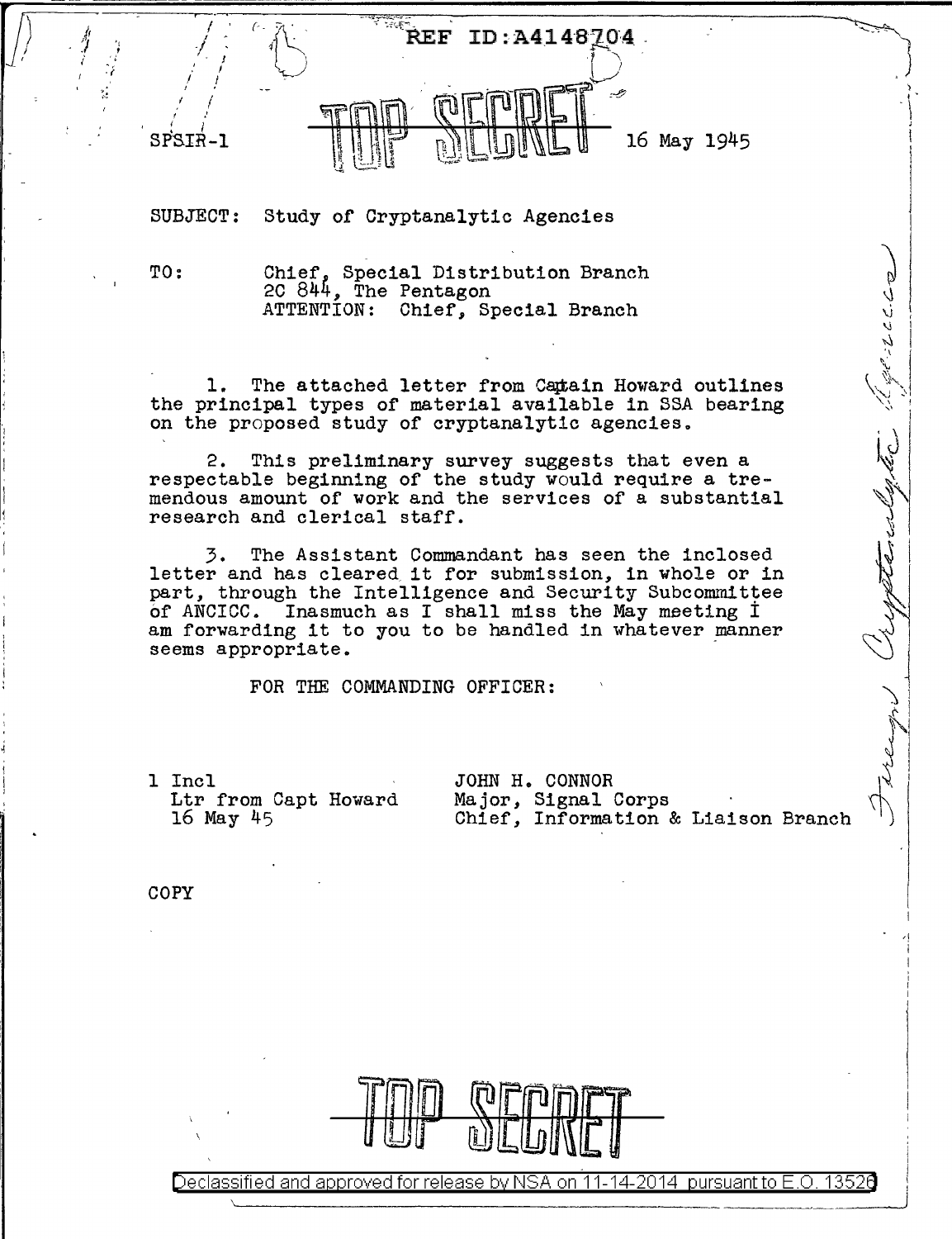

 $\left\langle \cdot\right\rangle$  , and the constraint of the constraint of the constraint of the constraint of  $\left\langle \cdot\right\rangle$  ,  $\left\langle \cdot\right\rangle$ 

SPSIR-1 15 May 1945

~~

I I ' •,

SUBJECT: Available Material Concerning Other Cryptanalytic Agencies

TO: Chief<br>Information and Liaison Branch

1. Following is a brief check-list of materials available at SSA which would be useful in appraising foreign cryptanalytic agencies in accordance with the directive of ANCICC 16 April 1945. Materials are listed by cryptanalytic centers under the SSA branches where they are available:

## I. B II Branch

 $\bigwedge$ 

' \

- A. GC and CS
	- 1. Progress Reports, Japanese Military Ciphers.<br>Numbers 5-18, inclusive, except numbers 6,<br>8, 12; dated monthly from September 1943 -<br>March 1945. These reports embody technical information such as recovered keys, additives, and squares for Japanese Army Code systems, together with some T/A results. These are important as indicating systems emphasized, individual achievements, and technical methods. reports are expected to continue at monthly intervals.
	- 2. Weekly Reports from SSA liaison officer (Captain Rupp) at GC and CS. These are dated from December 1944 - April 1945. They contain a certain amount of technical information comparable to that contained in the Progress Reports together with some descripion of organizationand facilities {e.g., IBM at GC and CS is about  $1/3$  as large as at SSA). Of secondary importance.
	- 3. ' Ultra JM Crypt Weekly Reports. Beginning February 1944, embodying CI information. Of small value for the purposes of the projected study.

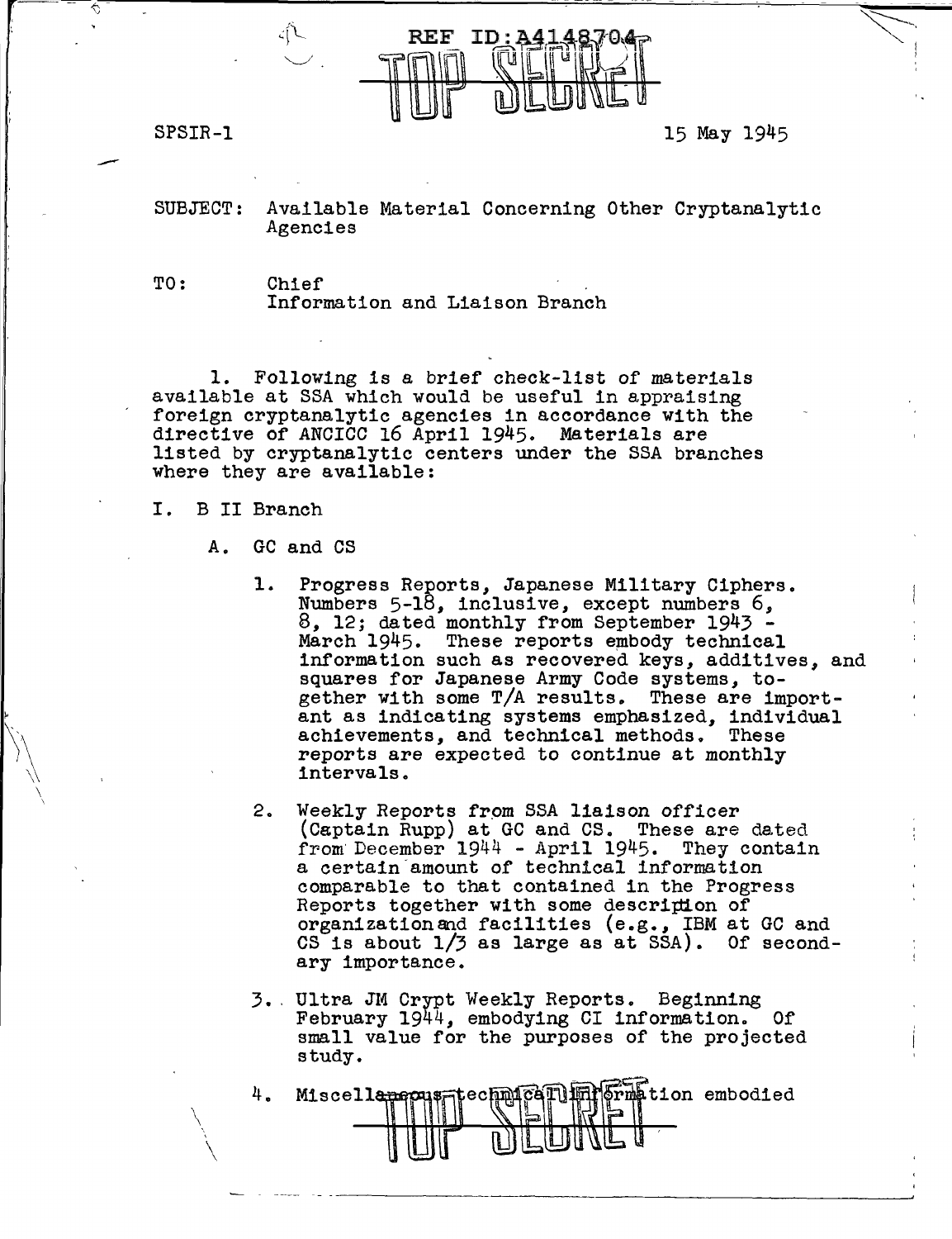

in irregular reports.

- 5. Miscellaneous intelligence information in various documents. This material has been forwarded through the British Liaison Officer at SSA. It consists in Order of Battle Information, specialized language dictionaries, gazetteers, and a little shipping information. It is largely intelligence dervied from nonultra sources.
- B. WEC

 $\int$ 

 $\bigwedge$ 

 $\mathbf{I}$ 

- 1. Monthly "C" Section Report. Usually issued<br>semi-monthly. Complete from May 1944 - April 1945. Contents similar to those of GC and CS Progress Reports. These reports are photostated, and duplicates are filed separately according to systems discussed.
- $2.$ WEC publishes from time to time reports of an intelligence nature. The best example at present available in B-II is entitled "JAAF in the SE Asia Area," containing a detailed account of Japanese air strength and movements in the area.
- 3. An E Branch report, "Value of WEC Traffic," is on file in B-II. It provides a picture of WEC's place in the world intercept organization.
- C. CBB
	- 1. Monthly Progress Reports, February 1944 March 1945. Similar to GC and CS Progress Reports.
	- 2. Reports from SSA Liaison Officer (Captain Fuld). These began 31 March and more will be forthcoming. They are very comprehensive, embracing not only technical data, but personalities and physical layouts.

D. Considerable material can be secured from interviews with B-II personnel who have visisted foreign centers or worked with foreign cryptanalysts. Such interviews can be arranged through Major Swears.

- II. B III Branch
	- A. GC and CS
		- 1. Reports from technical personnel sent from B III to GC and CS. A considerable number of such reports exists, covering a period of two or three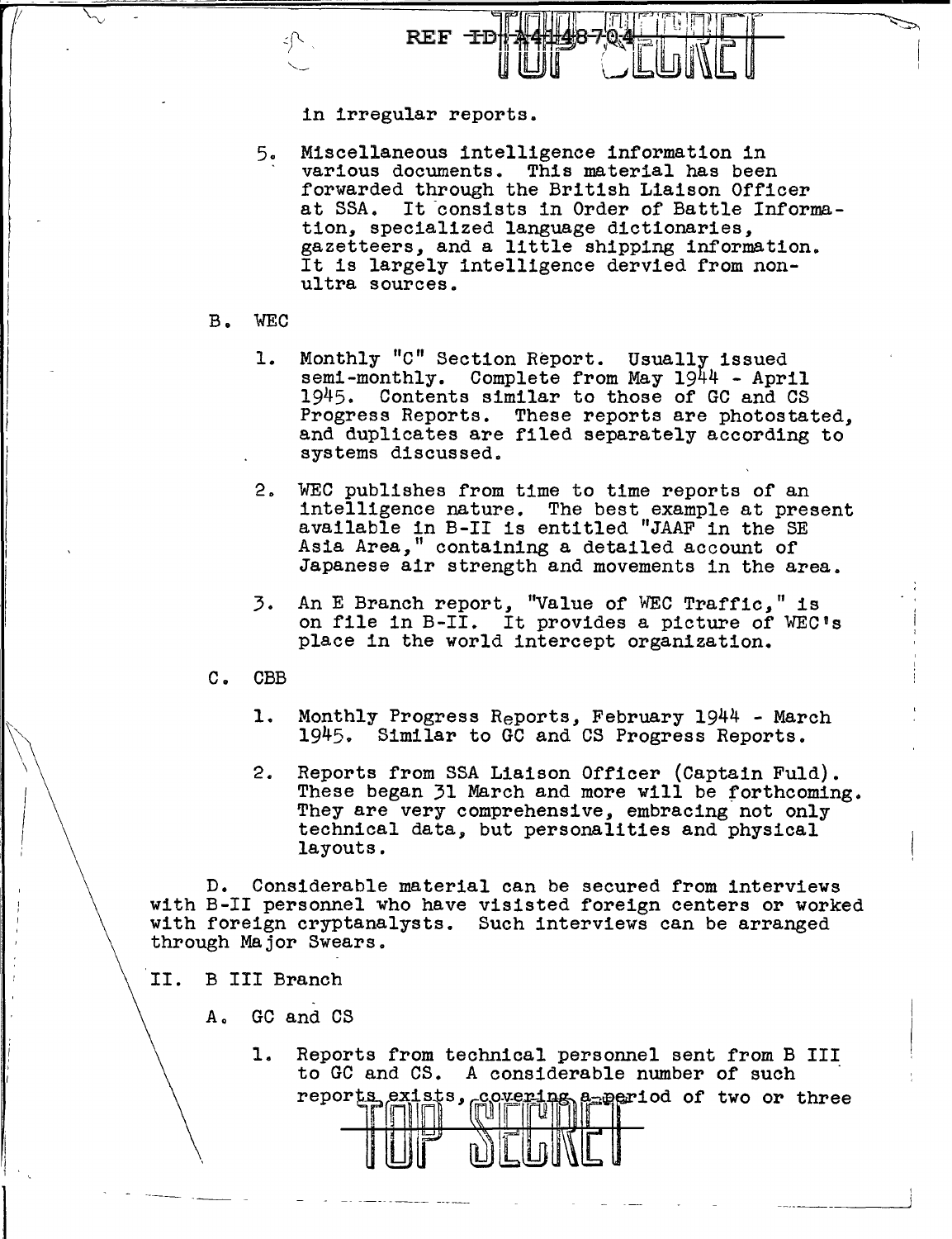years. They contain not only technical data but also information as to organization (e.g., organizational charts submitted by Capt. Fried), administration, and personalities. Overall evaluations of cryptanalytic achievements and future potentialities are available in these reports.

## B. Other Governments

(

- 1. The only other material seemingly available in · B-III is a document on German, Italian, and Rumanian cryptanalytic bureaus. This document is on file in Information and Liaison Branch and will be described among Information and Liaison material.
- c. Suggestions

 $\mathbf{I}$  •

,.-  $\mathcal{L}_{\mathcal{L}}$ 

 $\mathbf{I}$  $\frac{1}{2}$  $\vert$ i l י<br>ג' *!*  '<br>।

- 1. Colonel Rowlett and Captain Fried discussed sources with the writer, among which were the following:
	- a. "C" messages. Most of these are consolidated in the report on file in Information and Liaison Branch.
	- b. "TICOM" reports to Colonel Hayes. These are concerned with European Axis cryptanalysis.
	- c. Personal knowledge of B-III personnel.
- III. Information and Liaison Branch
	- A. Axis Cryptanalytic Bureaus
		- 1. One document filed in IR-7 (ER 61994) contains detailed interrogations of a number of Italian Signal Intelligence personnel. A good general account of the Italian cryptanalytic bureau (SIM) up to the time of the armistice can be obtained from it. This would include technical achievements, personalities, organization, and sufficient material on which to base a fairly accurate judgment as to the efficiency of the SIM. The interrogations give a few facts concerning cryptmalytic achievements of such other nations as Germany and the Balkans.
		- 2. Another document (IL 3888 D) is similar, providing additional information of the same type.

-~-------- - ---- ------ --------- ----------~

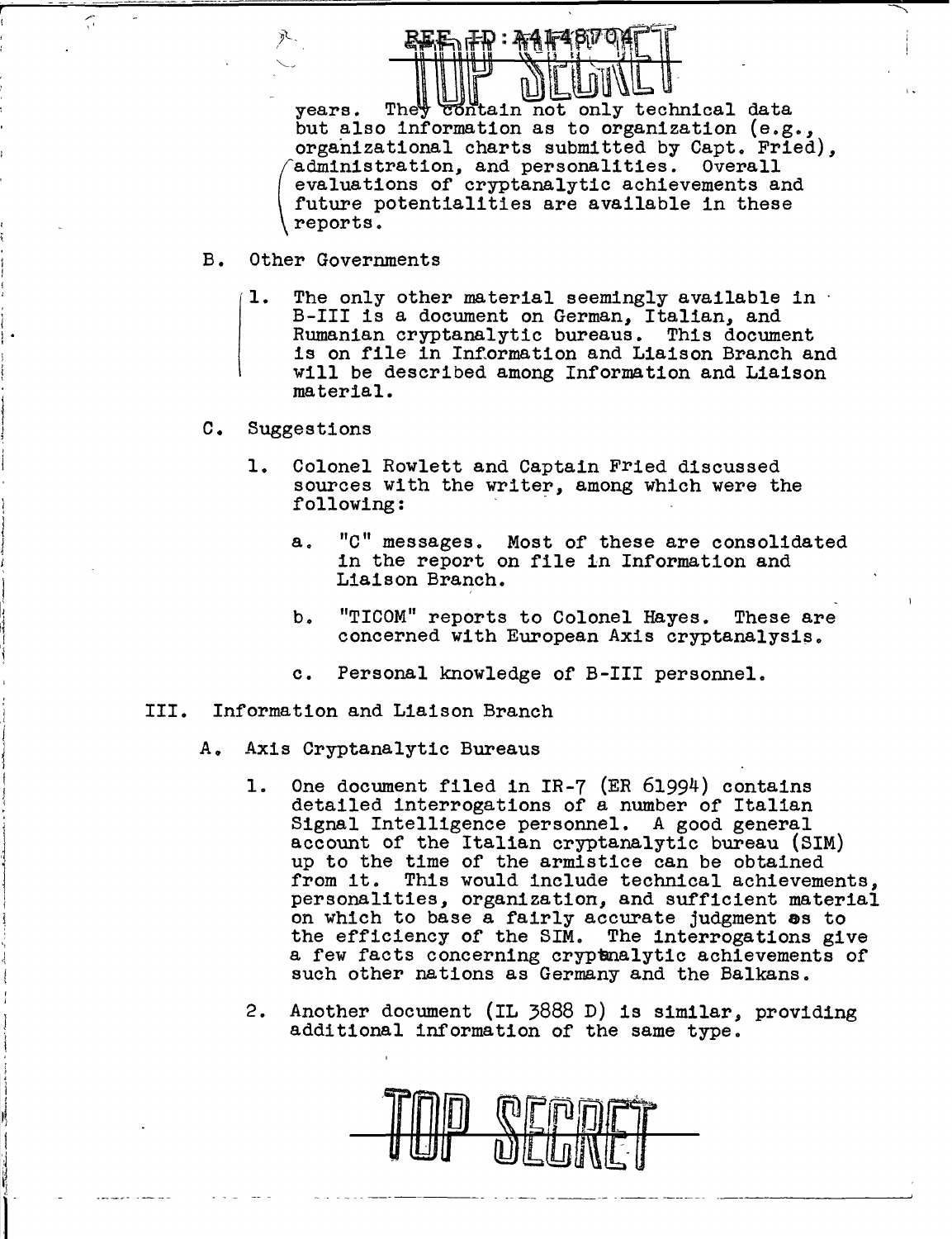

- 3. A complete report on the Italian cryptanalytic agency written by a former officer of the agency, has lately been distributed by IS-1. A copy is on file in IR-7. In conjunction with the documents noted above, it should provide all the important material needed for investigation of Italian cryptanalysis.
- 4. Three other documents (CSDIC (UK) SIR 1335; CSDIC (UK SIR 1106; SCDIC CMF Y3 A51672) are registered in IR-7, but are at present unavailable. Resumes of their contents filed in IR-6 indicate that they are comparable interrogations dealing with the German cryptanalytic bureau.
- 5.  $\vert$ A report prepared in October 1944, "Cryptanalysis<br>by Foreign Nations," is on file in Information and Liaison Branch. It was compiled largely from "C" messages in the SSA series. It discusses Japanese Finish, German, Turkish, and Italian cryptanalytic activities in as much detail as possible, and lists *"C," "D,"* and "L" messages mentioning such activities in Great Britain, Hungary, and Russia. Messages on the same subject received since October are on file in Information and Liaison Branch and should be surveyed to bring the report up to date.

.-el 1 '<br>(

- IV. Office of the Director of Communications Research
	- A. Japanese Cryptanalytic Bureau

I' I

- 1. An extensive report {3d ed) on Japanese crypt- analytic activities, compiled by Mr. Rhoads, is on file in this office. It combines all material available as of 1 November 1944, and contains a complete bibliography of sources. It seems likely that this report embodiessall relevant material available at SSA up to 1 November 1944.
- B. German Cryptanalytic Bureau
	- 1. "Y Service Report" from GC&CS, undated, probably<br>late in 1943. A comprehensive study, comparable to the report on Japanese activities except for its obsolescence.
	- 2. Supplementary to the report is a list of perhaps 15 documents, mainly prisoner interrogations, which should serve to bring it more up to date in most particulars.